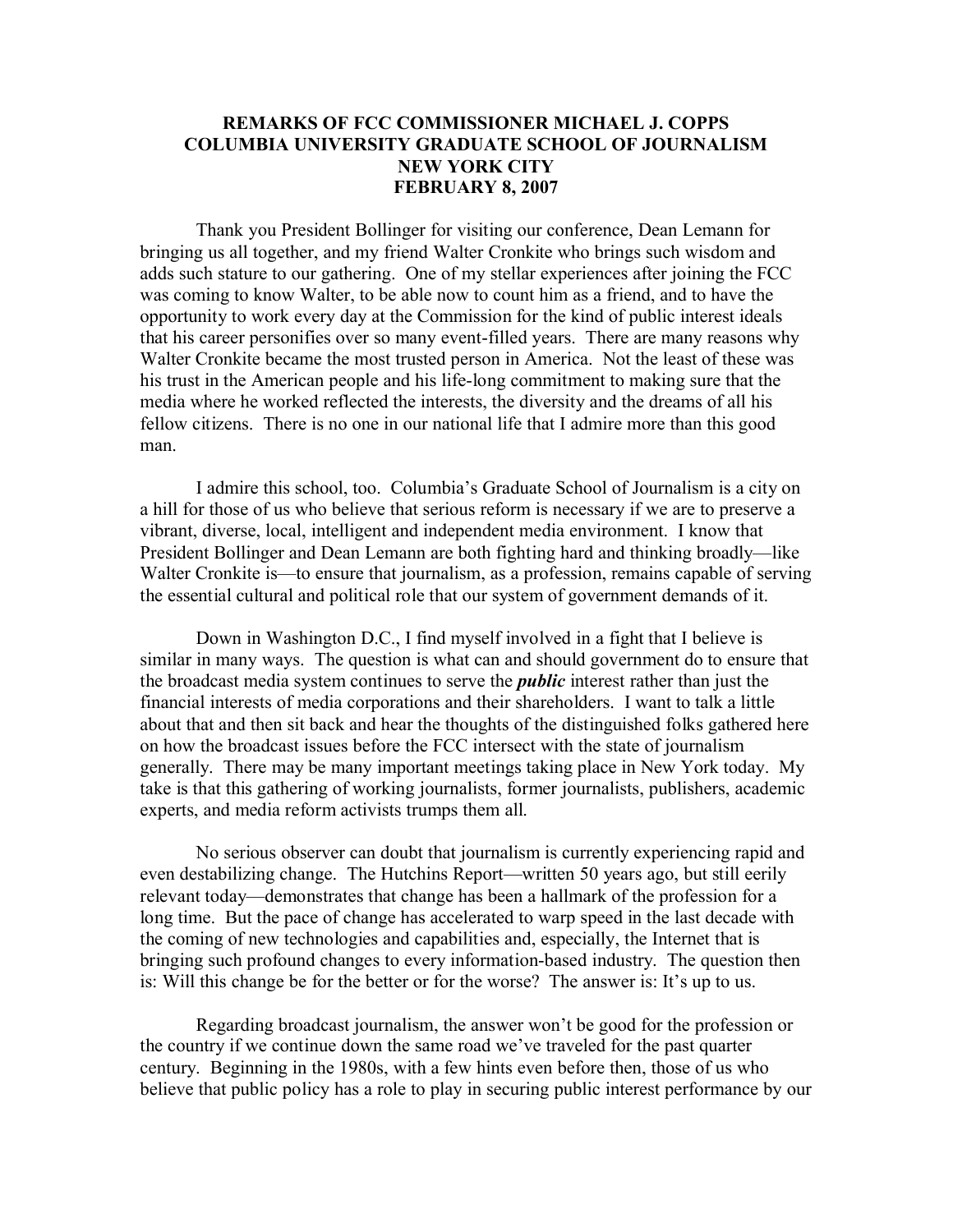broadcast media were told to get out of the way. A fundamental shift in our approach to media regulation was needed, we were told. And they sent us a new Chairman of the Federal Communications Commission who famously stated that a television is nothing but "a toaster with pictures." And that's how he treated it. Turns out that he was the toaster and what his approach made toast of was the public interest. Of course he didn't do this alone. He had plenty of accomplices, some in very high places. Over the next two decades nearly every explicit public interest criteria we had to measure a broadcast station's public interest performance was eviscerated. No longer did station owners need to consult with the citizens of their communities about what kinds of programs they wanted. No longer were they required to cover controversial public issues and to foster the healthy clash of antagonistic viewpoints so essential to decision-making in a democracy. No longer were they required to come in every three years and demonstrate their public service contributions at license renewal time; all they do now is send in a post-card once every eight years and we don't generally even open up their public file to see what they're up to. And, to gild the lily, we removed the constraints that separated program distribution from program production, and opened up the way for cartel control of the broadcast media from one end to the other.

Simultaneously came the great tsunami of media consolidation. Ownership caps were loosened and media behemoths gobbled up local outlets. One company grew to more than 1200 stations. We know the results now. Closed or amputated newsrooms. Entertainment passed off as news. Homogenized entertainment, national music play lists, no coverage for local talent, local music, local creativity. Too much of media using us, not enough of using media for the common good. Our country is paying a dreadful cost for this quarter century fling with government abdication and media irresponsibility.

But of course even that wasn't enough for big media and their friends in high places. They wanted more—and they almost got it. In 2003, then FCC Chairman Michael Powell rammed new rules through the FCC—over my strenuous objections and those of my colleague Jonathan Adelstein—to allow a single company to own up to three television stations, eight radio stations, the monopoly local newspaper, the monopoly cable provider, even the Internet service provider, in a single market. I asked how that would serve local and community interests, independent journalism, minorities and local creative artists.

Thankfully, three million citizens contacted the FCC to express their outrage at this near-disaster for our country. I didn't know 3 million people even knew there was an FCC! But it was a true grassroots, bipartisan movement that made a difference. Congress went on record with its opposition, and then a federal court found the rules both substantively and procedurally flawed and sent them back to us to rework. That's where we are now. And I can tell you this: in spite of their spin messaging, big media is still pushing to loosen the caps even more, to allow more duopolies and triopolies and to do away with the present constraints on newspaper-broadcast cross ownership. I've read their pleadings and I can tell you they are still marching to the tune of their Pied Piper of Consolidation.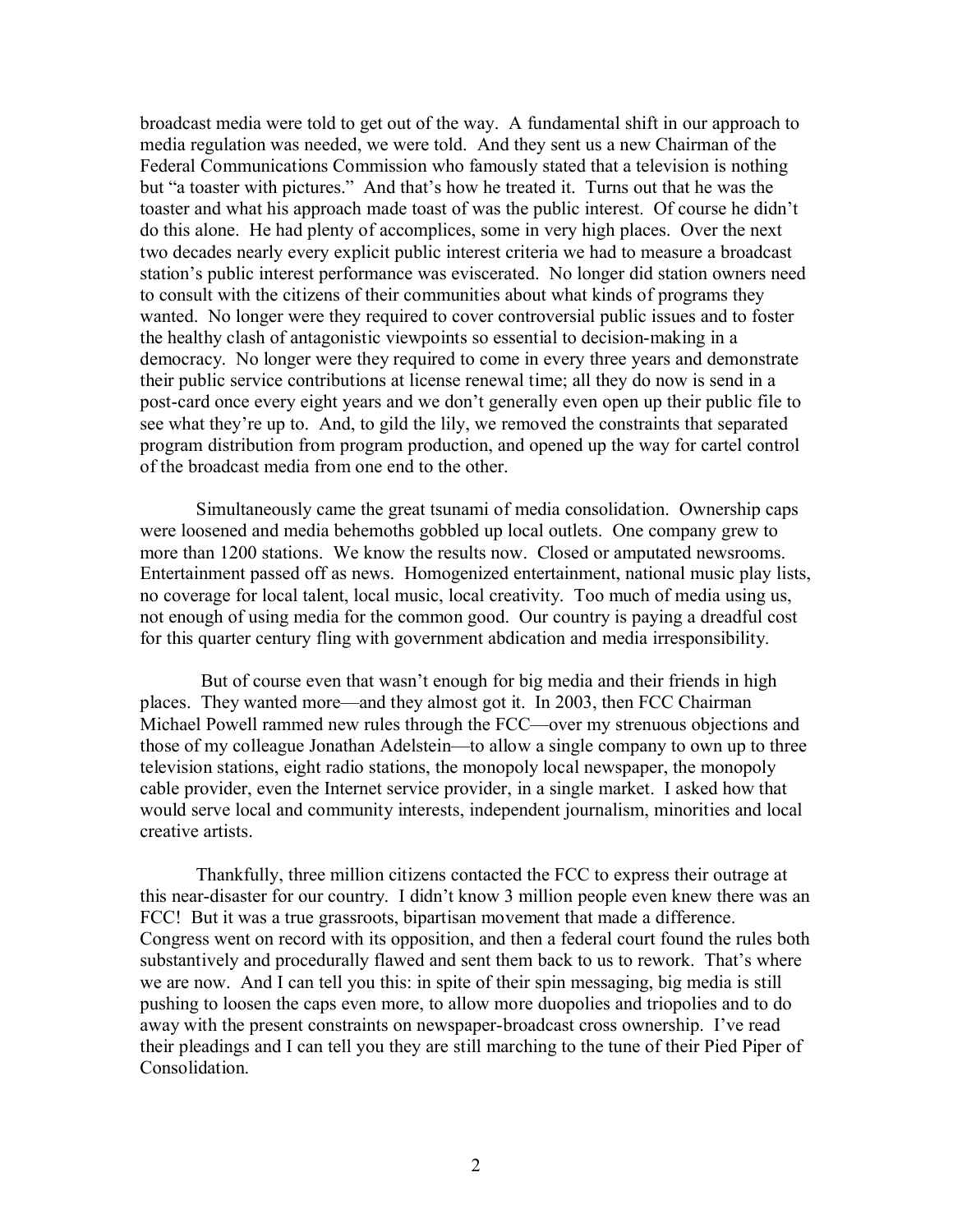Looking back at where the FCC has been and where it is today, I think we can reach three conclusions:

First, the consolidation we have seen so far and the decision to treat broadcasting as just another business has *not* produced a media system that does a better job serving most Americans. Quite the opposite, in fact. Rather than reviving the news business, it has led to *less* localism, *less* diversity of opinion and ownership, *less* serious political coverage, *fewer* jobs for journalists, and the list goes on.

Second, I think we have learned that the purest form of commercialism and high quality news make uneasy bedfellows. As my own hero, Franklin Delano Roosevelt, put it in a letter to Joseph Pulitzer, "I have always been firmly persuaded that our newspapers cannot be edited in the interests of the general public from the counting room." So, too, for broadcast journalism. This is not to say that good journalism is incompatible with making a profit—I believe that both interests can and must be balanced. But when TV and radio stations are no longer required by law to serve their local communities, and are owned by huge national corporations dedicated to cutting costs through economies of scale, it should be no surprise that, in essence, viewers and listeners have become the products that broadcasters sell to advertisers.

It's not just what FDR thought. Listen to Herbert Hoover, who was present at the creation of our broadcast media: "It is inconceivable that we should allow so great a possibility for service, for news, for entertainment, for education and for vital commercial purposes to be drowned in advertising clutter." Maybe I shouldn't be surprised that the grassroots call we hear today for media reform has such a bipartisan ring to it!

Third, we have seen that the death of the news business is often greatly exaggerated. Even though I understand the serious challenges and uncertainty that media companies face, the truth remains that many—if not most—local newspapers and broadcasters continue to be extremely profitable compared to other industries. Do these papers need new models to survive in Internet Age? Of course they do. Will they find them? I'm convinced they will. Meanwhile they remain, along with television, the primary source of news and information for the huge majority of Americans. And the Internet won't be competing with them in such areas as investigative journalism or broad global coverage in my lifetime—and I plan, like Walter, to live a long time.

So what can government do to reverse these trends and produce a media environment that actually strengthens American democracy rather than weakens it? Here are a couple of thoughts I'd like you to consider.

The time for action is now. "The times they are a-changin'" and the months just ahead may afford us the best chance in a generation to bring public interest standards back to broadcasting—and the spirit of the public interest to other media, too. For openers, of course, the FCC must be blocked from passing any destructive new media ownership rules like those approved in 2003. But we can do more than that now and I, for one, am tired of just playing defense. It's time for those of us who share a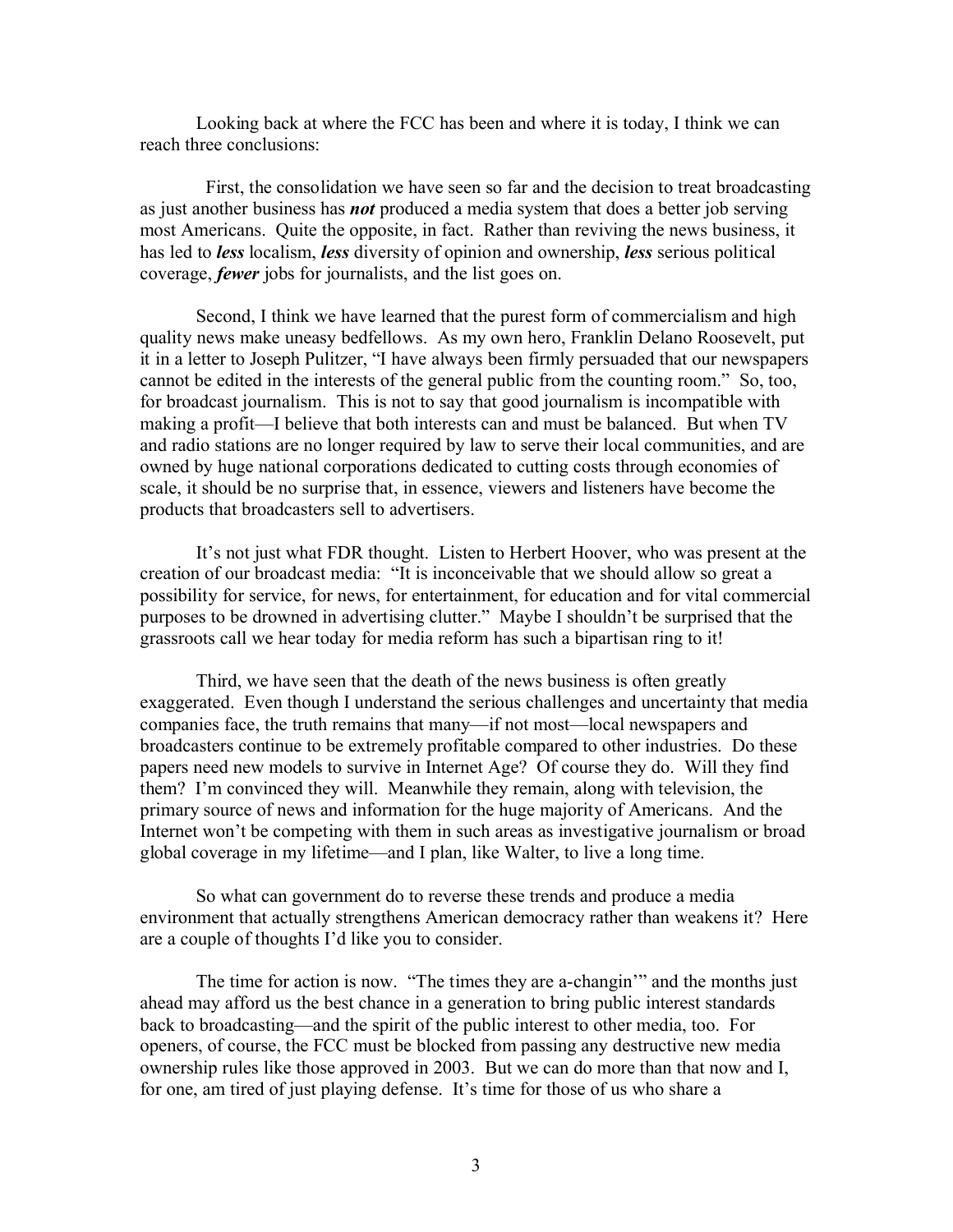commitment to the rebirth of public interest stewardship to go on the offensive. We need not settle for defending journalism against bad *new* rules—now we can, we must, revisit those bad *old* rules and laws and decisions that eviscerated long-standing public interest obligations. I don't want to paint too rosy a picture, but I believe we have a special chance right now to make a difference. Last week, my fellow Commissioners and I were called before the Senate Commerce Committee for a general oversight hearing. And, you know what, despite all the astonishing changes and policy issues facing the telecom industry today, about 80% of the questions from both sides of the aisle were about how to return the public interest to broadcasting. Was I encouraged? You bet I was!

Every American is a stakeholder in how our broadcast media develop. Fiduciary responsibility to corporate stockholders is one thing; public interest obligations to stakeholders is quite another. So far stockholders have totally trumped stakeholders. This is not a sound investment in America's future and we must find a way to fix it. I want—and we need—a thriving broadcast industry where stewards of the airwaves continue to make a good living. But our notion of good stewardship must expand—or return—to putting some real muscle into the obligations that broadcasters undertake in return for their free use of the public's airwaves. It's a big quid pro quo, to be sure. But those airwaves are a big gift, too—to the tune of, conservatively, \$500 billion. The American people expect a return on *their* investment, too.

I didn't bring with me, unfortunately, any silver bullet to restore public interest airwaves. But I do want to start that conversation, and I can't think of a better place to do this than here at Columbia. Is the answer a stronger license renewal process, which would require stations to prove every few years that they have actually served their local community? Is it a community discovery requirement, which would force stations to actually solicit input from the local community about how programming might change to better serve that community? Might it be tax incentives to encourage long-term investment in broadcast journalism or other types of media? Encouraging a more active role for foundation investment? More public resources?

I'm not smart enough to figure that out all by myself. So I think we need a blueribbon panel of citizens and journalists—stakeholders as well as stockholders—charged with addressing these issues. I am inspired here by the process that President Bollinger engaged in to guide his thinking about how journalism is taught here at Columbia. Going about the process in such a thoughtful way almost guaranteed a credible outcome. I don't know who should convene this panel or the precise parameters of its charge. But it should be a panel on a schedule, because the last thing we need is a commission or a task force that politicks the issue for years while the media environment deteriorates even more. We need a working group with a meaningful deadline (like 6 months), charged with recommending real-world solutions to a real-world problem which pulses close to the heartbeat of our culture and our democracy.

Building a media environment that truly reflects and truly nourishes our diversity and democracy may be our nation's greatest calling now because, without that, all the other huge issues we confront won't receive the kind of true journalistic scrutiny they